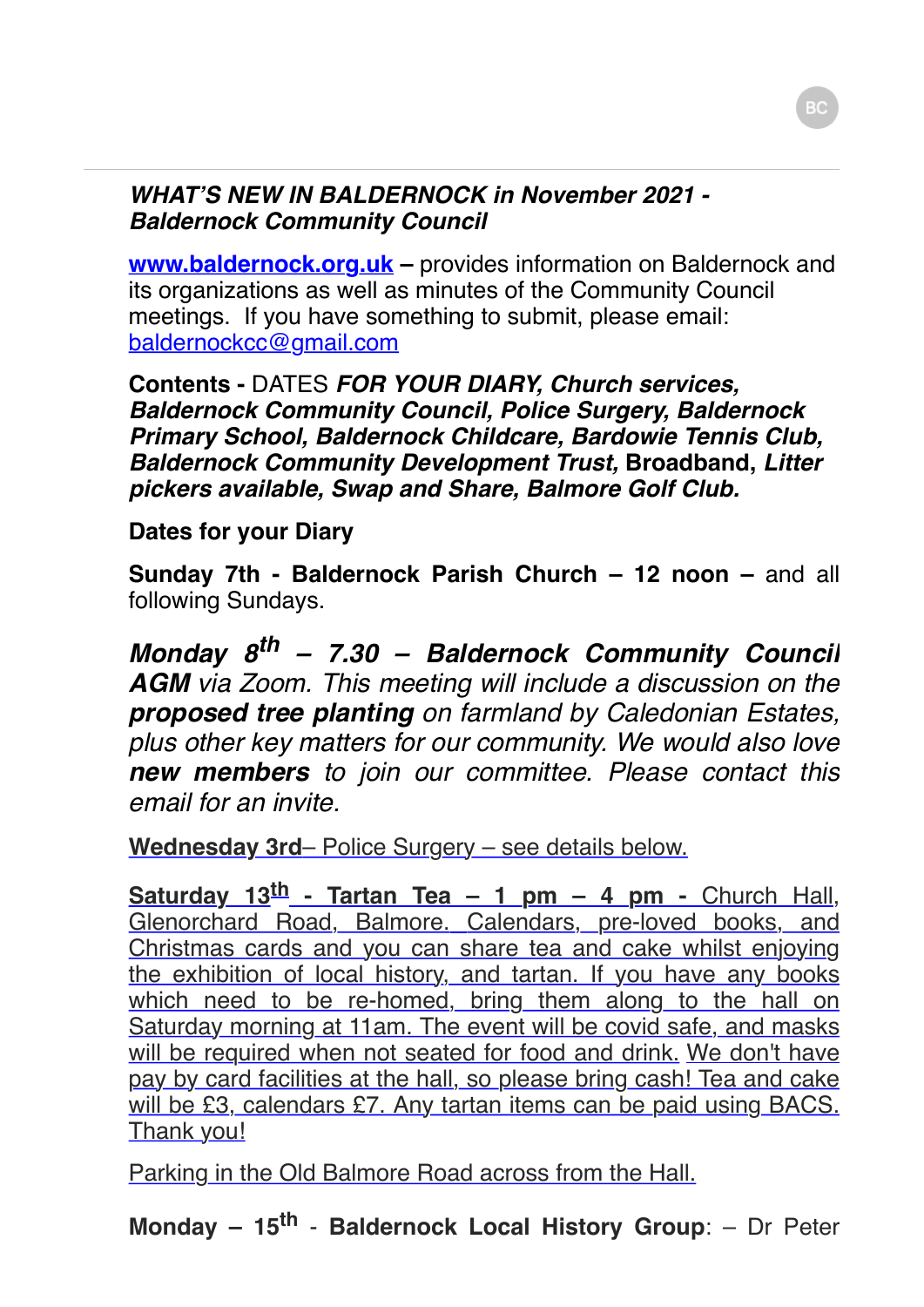**Monday – 15th** - **Baldernock Local History Group**: – Dr Peter Drummond on 'The Gaelic place-names of Baldernock'. Baldernock Parish was one of the study areas for Pete Drummond's University of Glasgow PhD thesis and so we will receive the most up-to-date information on this topic (which will also dispel some old myths

about what 'Baldernock' itself means). Please email Paul [paul.bishop.3@glasgow.ac.uk](mailto:paul.bishop.3@glasgow.ac.uk) if you wish to join this talk and he will send you the Zoom link on the day. We would rather not distribute the link in a general way, thereby (we hope) making Zoom bombing less likely.

**Saturday 27th** - **7.00pm for 7.30pm – AGM Baldernock Community Development Trust – Balmore Golf Club Clubhouse Bar.** We hope you can come along to hear briefly about what the Trust has been doing and its plans for the coming year, and then to enjoy a **pub quiz night** in comfort and in good company.

**School and Baldernock Childcare news below.**

## *Information on the above events and local organisations.*

**School news -** Over the last few months we have been working on our outdoor space to allow us to take even more learning outside. We have an outdoor classroom, a canopied area and a shelter in the main garden. Our next project is to develop the area at the back of the garden where stands the plastic bottle greenhouse. This structure is not fit for purpose, so we are looking to remove it and erect a polytunnel in its place. We want to grow more both inside the tunnel and outside as part of our ever-growing curriculum. **If there is anyone in the community who could support this work in any way, we would be delighted to make links with you.** Please contact the office on 0141 955 2341.

**Baldernock Childcare** We offer nursery places for 2 - 5-year-olds every day during term time (9am until 2pm) and funding is available from East Dunbartonshire for eligible 2-year-olds and all 3+ year olds. We also provide Afterschool care Monday - Thursday during term time. For enquiries, please contact us on 0141 9552343 or [edbaldernock@glow.org.uk](mailto:edbaldernock@glow.org.uk).

**Baldernock Childcare are recruiting** for a very reliable member of staff who would be available to work in their Afterschool Club (3pm - 6pm) and Nursery (9am - 2pm) term-time only. This position would be as a member of bank/supply staff, who could be called on to cover shifts where an extra member of staff is required. Experience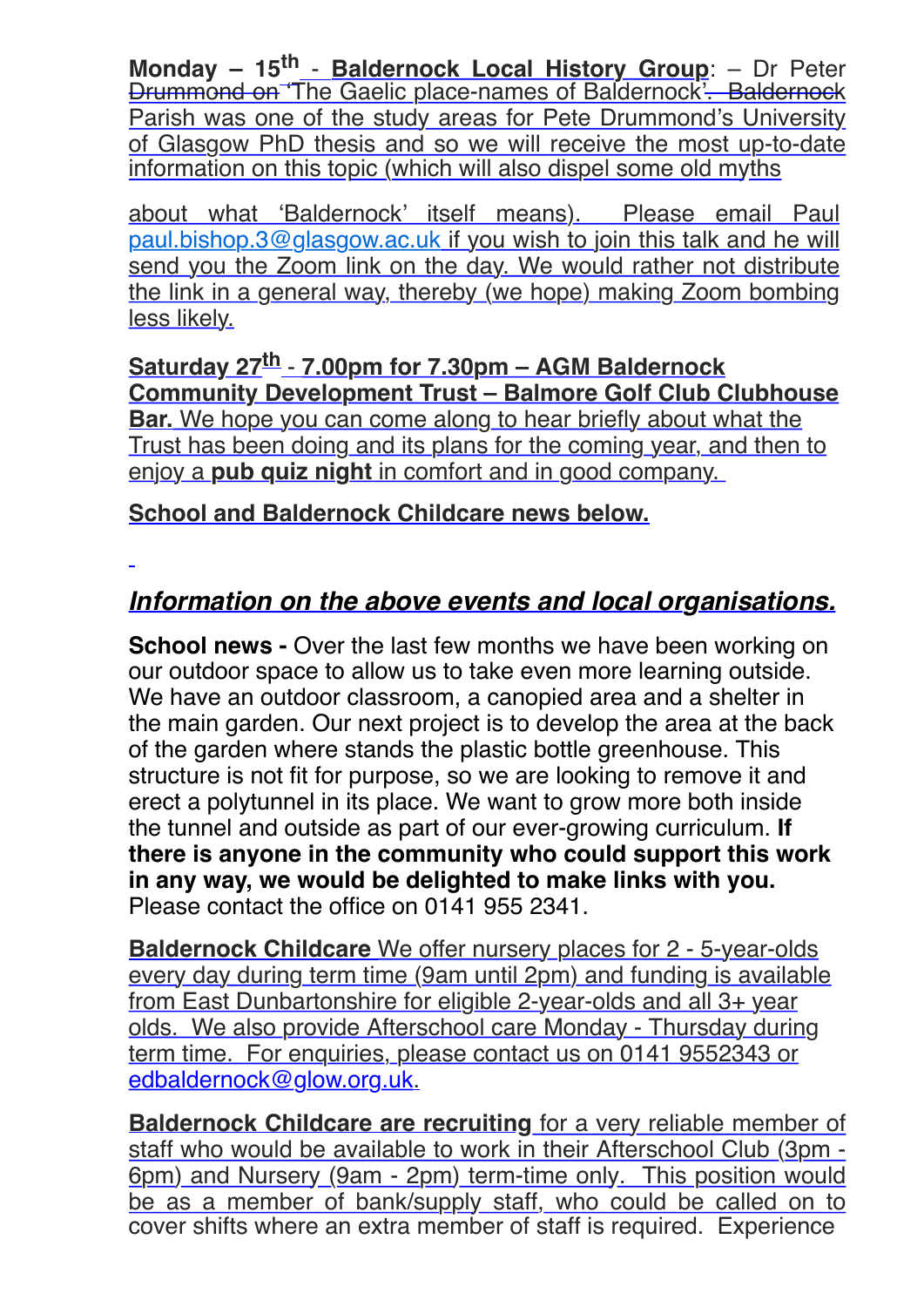cover shifts where an extra member of staff is required. Experience of working with children is essential, and ideally the successful person would also have childcare qualifications to level SCQF level 6 or 7 minimum. Candidates would require their own transport as there is no public transport to Baldernock Childcare. Please contact Nicola for further details on either [edbaldernock@glowmail.org.uk](mailto:edbaldernock@glowmail.org.uk) or on 07703 677 977 during working hours (8.45-5.55pm) on weekdays.

**Baldernock Community Council –** The next meeting of the council will be on the 8<sup>th</sup>November via Zoom. This is a short AGM followed by a regular meeting where the community is able to voice their concerns. **We are always looking for new members to join our committee.** Please let us know if this would be of interest. We continue to act on your behalf as a statutory body which looks into local issues, including planning issues, broadband, the current plan of tree planting on farmland, and much more. It was also the launch pad for the Baldernock Tartan, as well as having contact with our **local community policeman**. If you have items for the agenda concerning local issues, please use the email below. To attend this meeting please ask for an invite by emailing [baldernockcc@gmail.com](mailto:baldernockcc@gmail.com)

**Baldernock Community Development Trust - Saturday 27th** November AGM and Pub Quiz at Balmore Golf Club, 7pm for 7.30pm. The AGM will be brief and will be followed by a pub quiz in the comfortable clubhouse bar. All members of the Trust are invited to attend this social event. You can join the Trust as a resident or non-resident member for just £1, on the door or by completing the form found on the Trust web page at: <https://www.baldernock.org.uk/bcdt>

The Trust directors continue to meet monthly online, to progress its varied projects.

Sales are going well of the Baldernock Trust's beautiful 2022 calendar, just £7, with all proceeds to the Trust's funds to benefit the community. If you would like a calendar for yourself or for a gift, please get in touch with Jane at [jp.logan@yahoo.co.uk](mailto:jp.logan@yahoo.co.uk) who would also like to remind residents to take lovely photos of Baldernock over the coming seasons for the next one!

With the support of Baldernock and Torrance Community Councils, Baldernock's **broadband** project has now been submitted for government approval, with a decision expected by mid-November. Please get ready to pledge your government vouchers to bring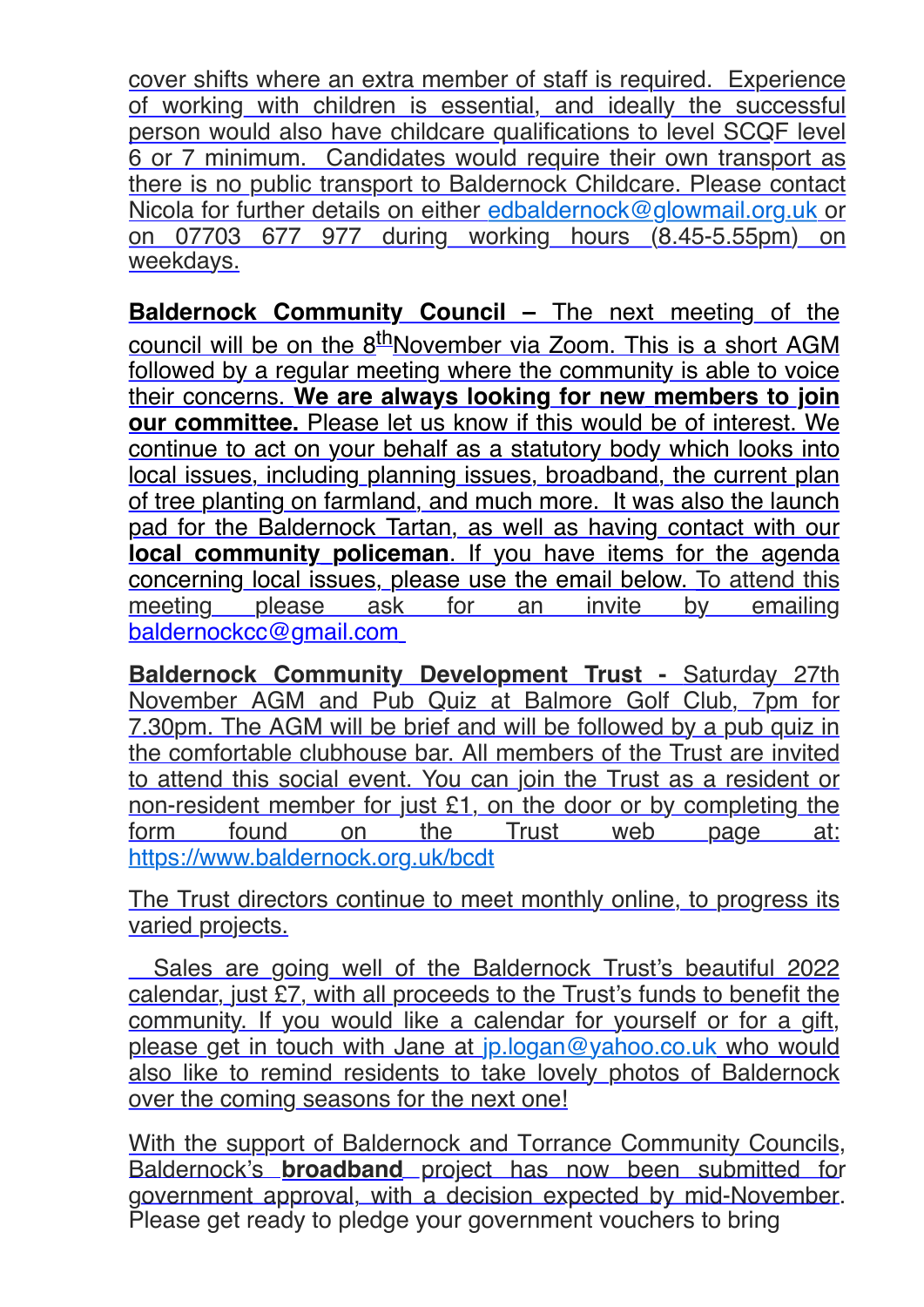Please get ready to pledge your government vouchers to bring ultrafast broadband within reach of almost all parts of Baldernock.

There is more information at [https://www.baldernock.org.uk/broadband.](https://www.baldernock.org.uk/broadband) If you have any questions, please contact Lesley at [lesley.wiseman@hotmail.com](mailto:lesley.wiseman@hotmail.com).

 Remember that the Trust is a '**Keep Scotland Beautiful Hub'** with litter pickers and other equipment for you to borrow for litter picking at any time.

**The Church** has now re-opened, and the Trust will resume its efforts to make the Church Hall as warm and welcoming a community space as possible and has begun that by clearing out unwanted items that had been taking up a lot of space in the main hall. Come along to November's 'Tartan Tea' (details elsewhere in the newsletter) to enjoy the new space!

 Unfortunately, there were very few responses to **the New Youth Club** survey (for young people of secondary age), so the Trust has reluctantly concluded that it will not be feasible to set this up immediately. However, a volunteer has recently come forward to run a Youth Club for primary age children. Watch this space… In the meantime, we hope to organise some occasional events for teenagers such as a Youth Café. If you have any suggestions for such events, or would like to get involved in running them, please contact Lesley at [lesley.wiseman@hotmail.com](mailto:lesley.wiseman@hotmail.com).

Remember that the Trust has a Facebook page that you can use to post news of interest to the community or items to swap or share: [http://www.facebook.com/Baldernock-Community-Development-](http://www.facebook.com/Baldernock-Community-Development-Trust-147910135888506/)Trust-147910135888506/

If you would like to get involved in any of The Trust's projects and activities or to suggest new ones, please get in touch. We would welcome new directors to join the Board at the November AGM. If you would like to join us or find out more, please contact us at [baldernockcdt@gmail.com](mailto:baldernockcdt@gmail.com). You can find more information about the Trust, including summaries of its meetings, on the Baldernock website: [https://www.baldernock.org.uk/bcdt.](https://www.baldernock.org.uk/bcdt)

**Police Surgery** – Emma Davidson (Baldernock Community Policeman) and PC Dan Harris (Lennoxtown community officer) will be hosting a surgery ("Cuppa with a copper") at the Fells café at the beginning of every month between 11am and 1pm. This is an open invitation to the entire community should they have something they wish to discuss and feel more comfortable in a face-to-face setting. This is open to all EDC residents regardless of where they live this